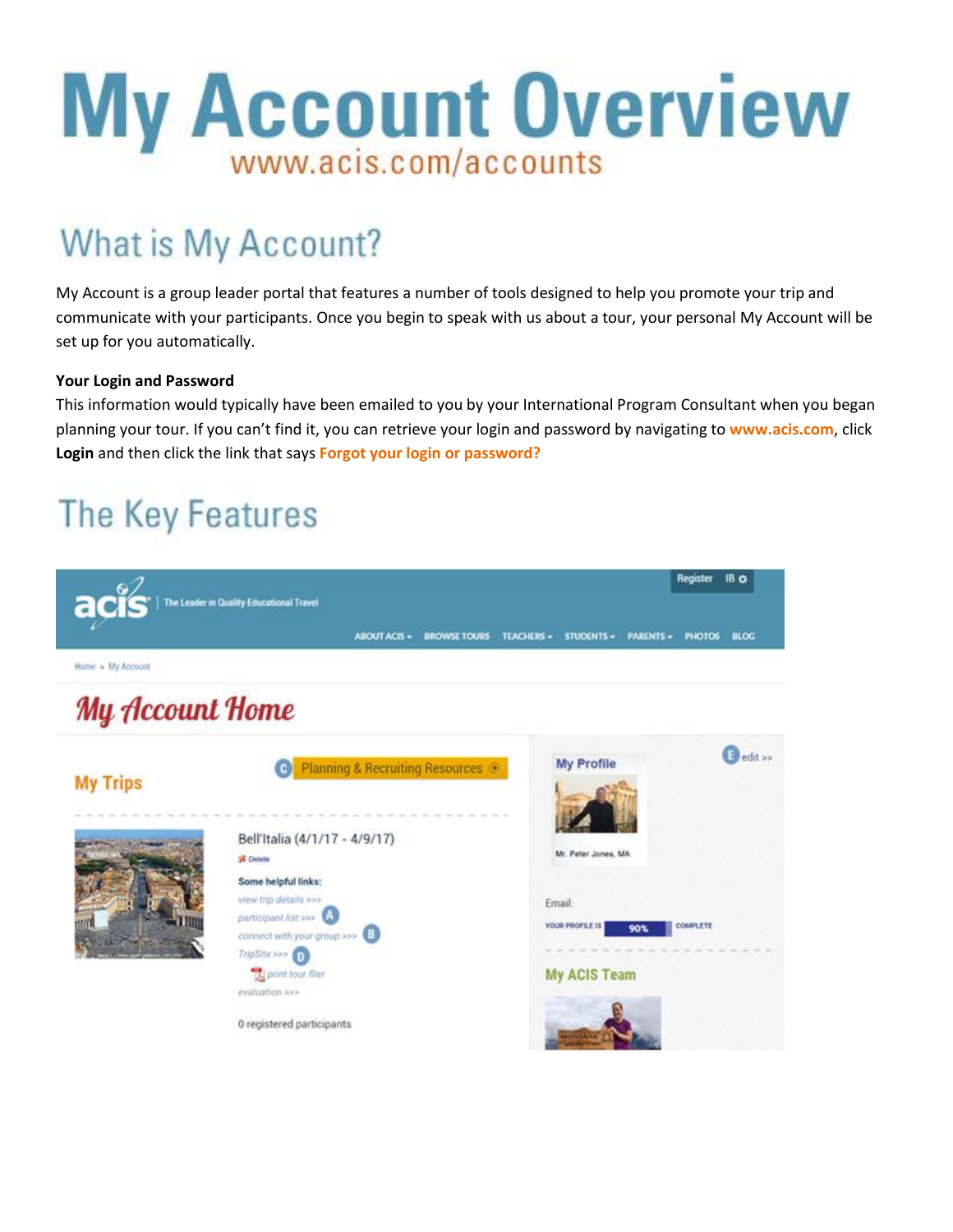

The **Participant List** provides an account summary for each participant on your trip. For each participant, you'll have access to the following information:

- Account IDs
- Passport Name
- Subgroup
- Requested Rooming
- Program Charges
- Protection Plans
- Credits & Balances Due
- Invoices
- Signature on File
- And whether they've enrolled in an Automatic Payments plan

You'll also be able to see which participants are in danger of being cancelled because of non-payments as well as a list of participants who are already cancelled. Access the Participant List at any time electronically or print it out for your ultimate convenience.

### **Connect With Your Group** B.

Send your group email reminders about upcoming meetings and payment deadlines. The **Connect With Your Group** feature allows you to quickly and easily email your group without having to import your participants' email addresses manually. Once a participant registers for your trip, his or her email is automatically uploaded to your list of participants. You also have the option of adding and removing email addresses as well as attaching multiple documents.

Another great feature is the ability to see a list of people who are interested in traveling on your trip, but who haven't registered yet. These names represent people who completed the **Tell Me More** form on your personalized Trip Site. With this feature, you can craft special email messages just for them.



These destination-specific fliers can be printed and distributed to help you promote upcoming student and parent meetings. Each flier is designed in a Word document so you can insert details like a meeting place and a date and time.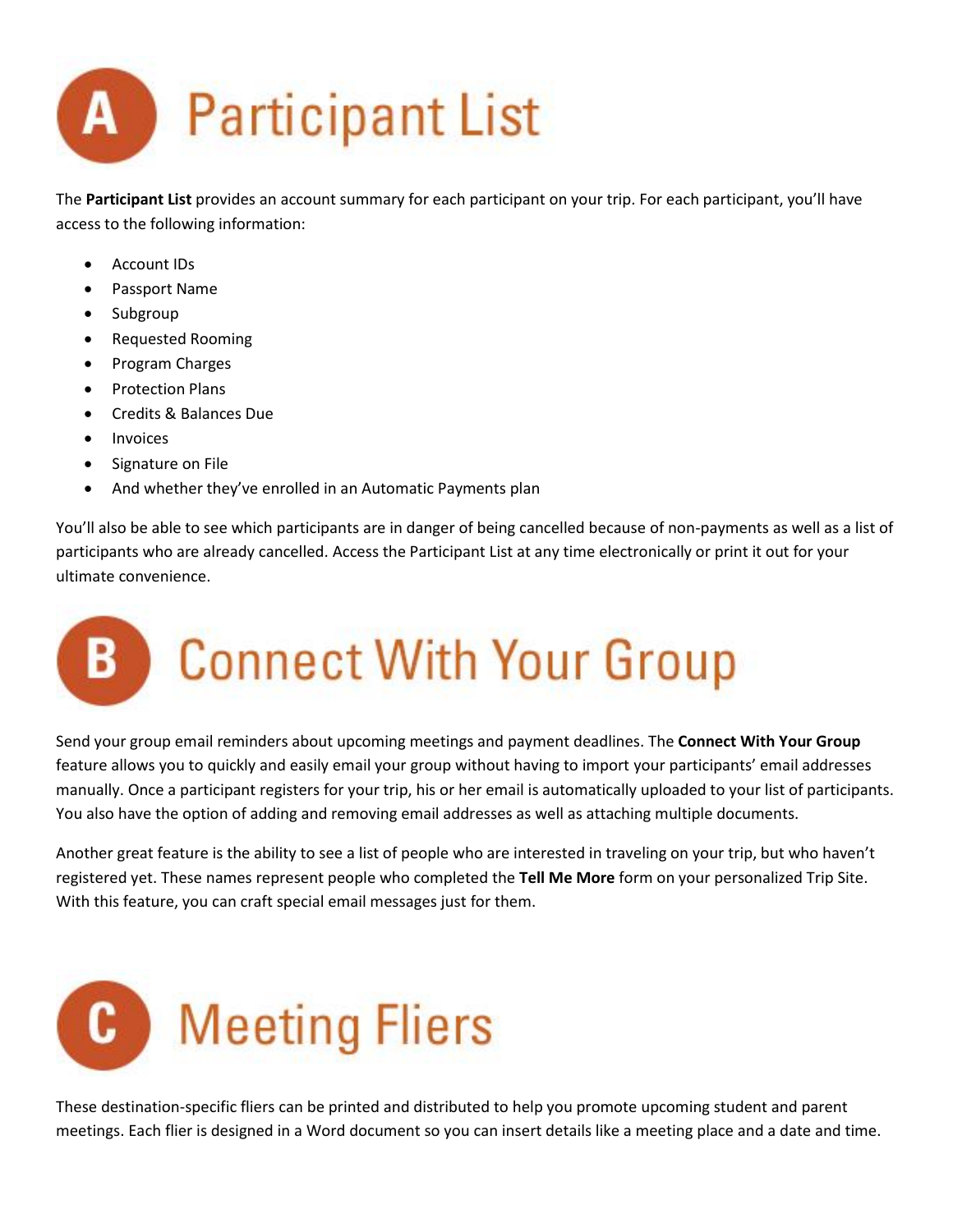

**Trip Site** is a personal website for your tour, which you can share with potential participants during your recruiting stage. Every Trip Site includes an overview of your trip's details including the preliminary day-by-day itinerary, a list of what's included on tour, the tour cost, a section for you to add announcement & reminders, and helpful links for participants like passport information, behavior guidelines and an overview of our travel insurance options.

Email the URL to prospective participants and parents or click the "Print Tour Flier" link to generate a printable PDF version and hand it out during your informational meetings.

By clicking the "Share" button, you can choose to share your Trip Site on Facebook or Twitter in an effort to spread the word and encourage people to register.

# E My Profile

**My Profile** is where you can update your contact information and password, upload a profile photo, manage your travel preferences, travel history, and keep track of any peers you have referred to ACIS or our other travel divisions like Encore Tours and Travel & Company. Below is a screen shot of the different tabs within My Profile that you can manage: